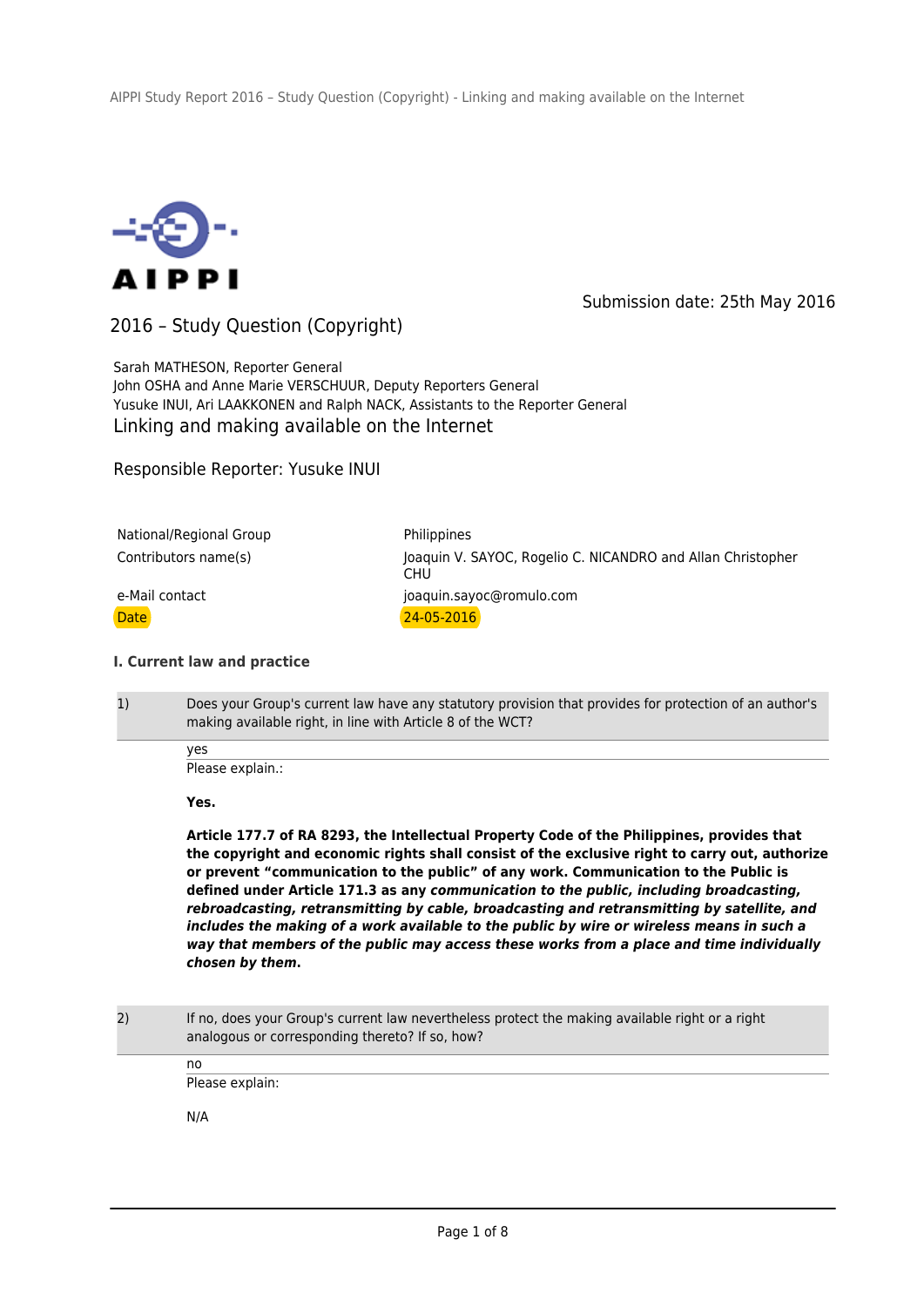3) Under your Group's current law, if: a) a copyrighted work has been uploaded to a website with the authorization of the copyright holder; and b) is publicly accessible (i.e. there are no access restrictions), would the act of providing a user-activated hyperlink to the starting page of the website to which the work has been uploaded be considered a "communication" of the copyrighted work?

yes Please explain:

**Yes, as it makes such copyrighted material available to the public, by accessing the link in the website, from a place and time individually chosen by them.**

4) If yes, would such an act be considered as communication "to the public"?

Please explain:

### **Yes, as it makes such copyrighted material available to the public.**

5) If yes, does that constitute direct infringement of the making available right, assuming there are no exceptions or limitations to copyright protection that apply?

no

yes

Please explain:

**No, as a general rule. If the act of placing a hyperlink to work is not made by means of a film, slide, television image or otherwise on screen or by means of any other device or process, it does not constitute direct infringement. It will fall under the exception in Section 184.1(j)[1] of RA 8293.**

**For the exception to apply there are four (4) requisites: (a) the act of the non-copyright owner constitutes a public display of the work or a copy of the work; (b) the work has been published, or, that the original or the copy displayed has been sold, given away or otherwise transferred to another person by the author or his successor in title; (c) it does not conflict with the normal exploitation of the work and does not unreasonably prejudice the right holder's legitimate interests; (d) That the work is not made by means of a film, slide, television image or otherwise on screen or by means of any other device or process;**

**On the first requisite, the internet is a medium of communication and platform which is generally accessible to the public. Consequently, the posting of any copyrighted material, or reference by way of a hyperlink is a public display of such work.**

**Second, a hyperlink is used to reference content which is available on a location/address/website accessible on the internet. As such, any copyrighted work, to be accessible by a hyperlink, must have been previously placed/published or made available on the internet.**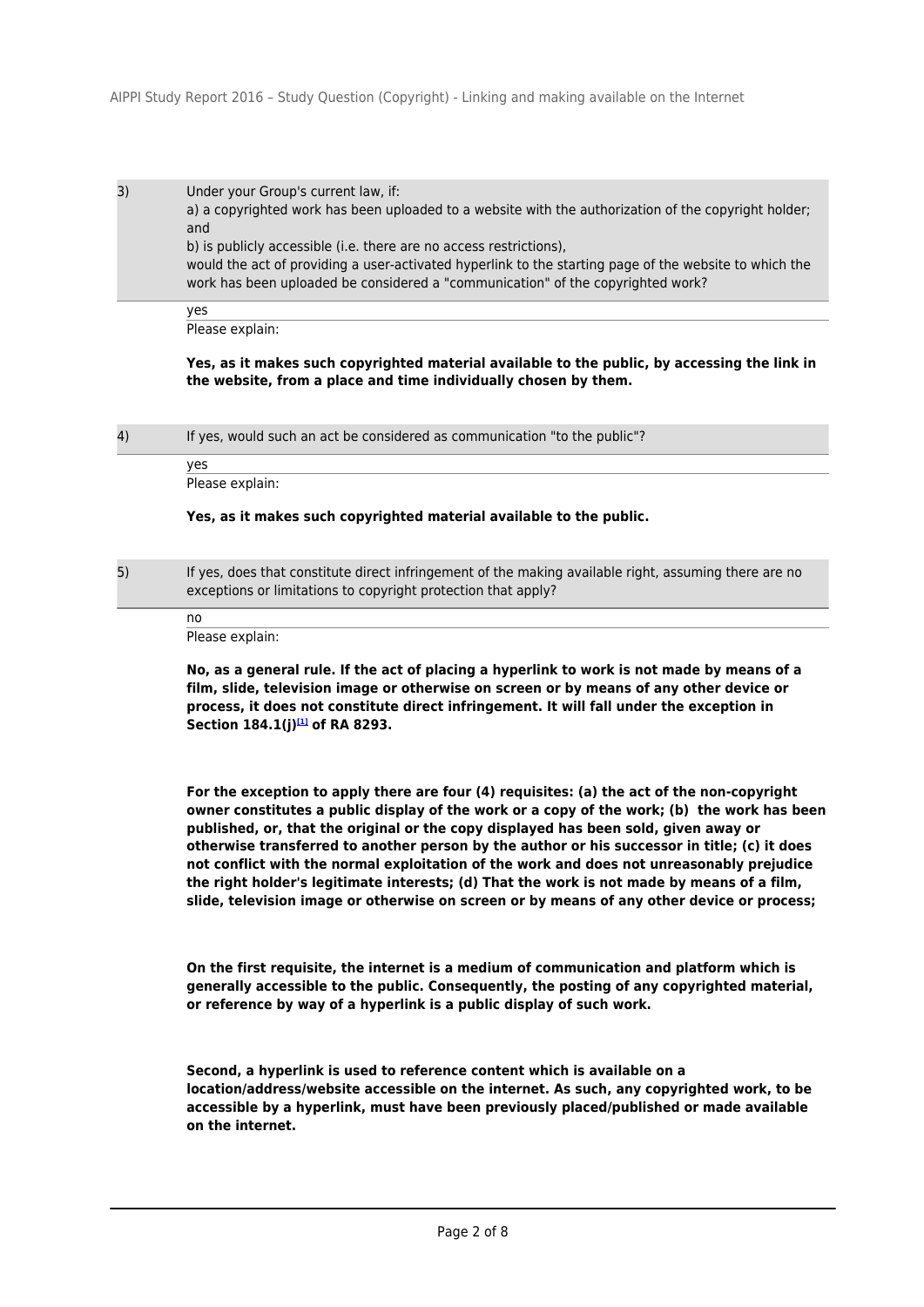**Third, a hyperlink only provides a reference or location where a copyrighted material may be found. It does not copy nor does it display such copyrighted work on the third party website. Thus, such a reference could not diminish or limit any economic rights or interest of the copyright owner.** 

**Thus, provided that the content referred to by the hyperlink is not made by means of a film, slide, television image or otherwise on screen or by means of any other device or process the exception under Section 184.1(j) is applicable.**

### **Footnotes**

- 1.  $\degree$  Under Section 184.1(j), the "Public display of the original or a copy of the work not made by means of a film, slide, television image or otherwise on screen or by means of any other device or process: Provided, That either the work has been published, or, that the original or the copy displayed has been sold, given away or otherwise transferred to another person by the author or his successor in title" does not constitute infringement of copyright. 184.2 The provisions of this section shall be interpreted in such a way as to allow the work to be used in a manner which does not conflict with the normal exploitation of the work and does not unreasonably prejudice the right holder's legitimate interests.
- 6) If the answer to question 5) is no, on what basis would infringement be denied (e.g. by application of the theory of an implied license)?

### **There is an exception to the rule as explained above.**

7) If the relevant act is deep linking as described in paragraph 11) above, would the answers to questions 3) to 6) be different? If yes, how?

no Please explain:

8) If the relevant act is framing as described in paragraph 12) above, would the answers to questions 3) to 6) be different? If yes, how?

yes

Please explain:

**Yes. The use of frames to display copyrighted material on a website/application is direct infringement.**

**Unlike hyperlinking and deep linking, framing by its nature, allows the third party to display the copyrighted material in its own website, and to aggregate the same with other content which is owned or published by the third party or information from other sources.**

**The display of the copyrighted material in the third party website directly competes, at the least, with web site visitors of the copyright owner.**

**The publication of the copyrighted material in frames in a third party website will (a) compete with the copyright owner's website for web visitors, an element which is used as basis for monetization of websites; and (b) competes with the copyright owner in obtaining online advertisers, among others.**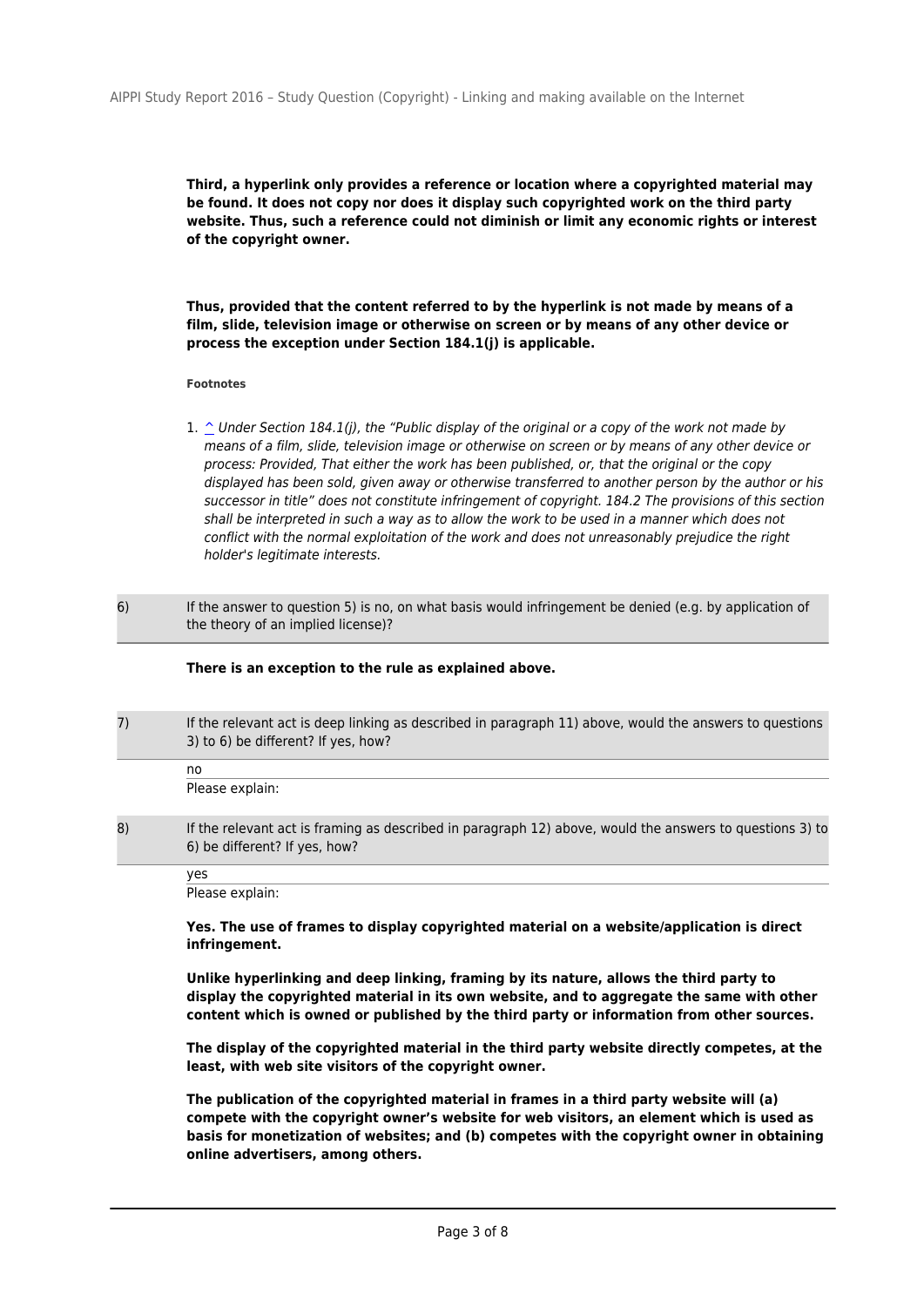# **Thus unlike a hyperlink or deep linking such display conflicts with the normal exploitation of the work and will prejudice the right holder's legitimate interests.**

9) If the relevant act is embedding as described in paragraph 13) above, would the answers to questions 3) to 6) be different? If yes, how?

yes Please explain:

## **Yes. For embedding, such act would constitute direct infringement. Same reason as 8.**

10) If the website displays a statement that prohibits the relevant act of linking or linking generally, would the answers to questions 3) to 9) be different? If yes, how?

yes Please explain:

**Yes, we are of the opinion that such a notice may serve to create a presumption that any hyperlink or deep linking will conflict with and will prejudice the economic rights of the copyright owner.** 

11) If the copyrighted work has been uploaded on the website with the authorization of the copyright holder but the access to the work has been restricted in some way (e.g. a subscription is required in order to access the copyrighted work), would the answers to questions 3) to 9) be different? If yes, how?

yes

Please explain:

**Yes. The linking with the knowledge that the copyrighted material was uploaded without the consent of the copyright owner may constitute indirect infringement if providing such link materially contributes to the infringing conduct of the uploader (i.e. it helps increase traffic, access, piracy of such material).** 

12) If the copyrighted work has been uploaded on the website without the authorization of the copyright holder, would the answers to questions 3) to 9) be different? If yes, how?

no Please explain: 13) Under your Group's current law, if a copyrighted work is made available on a webpage without any access restrictions, would that work be considered as having been made available to all members of the public (i.e. globally) that have access to the Internet? yes Please explain: 14) If no, why not? For example, would such communication be considered as directed only to certain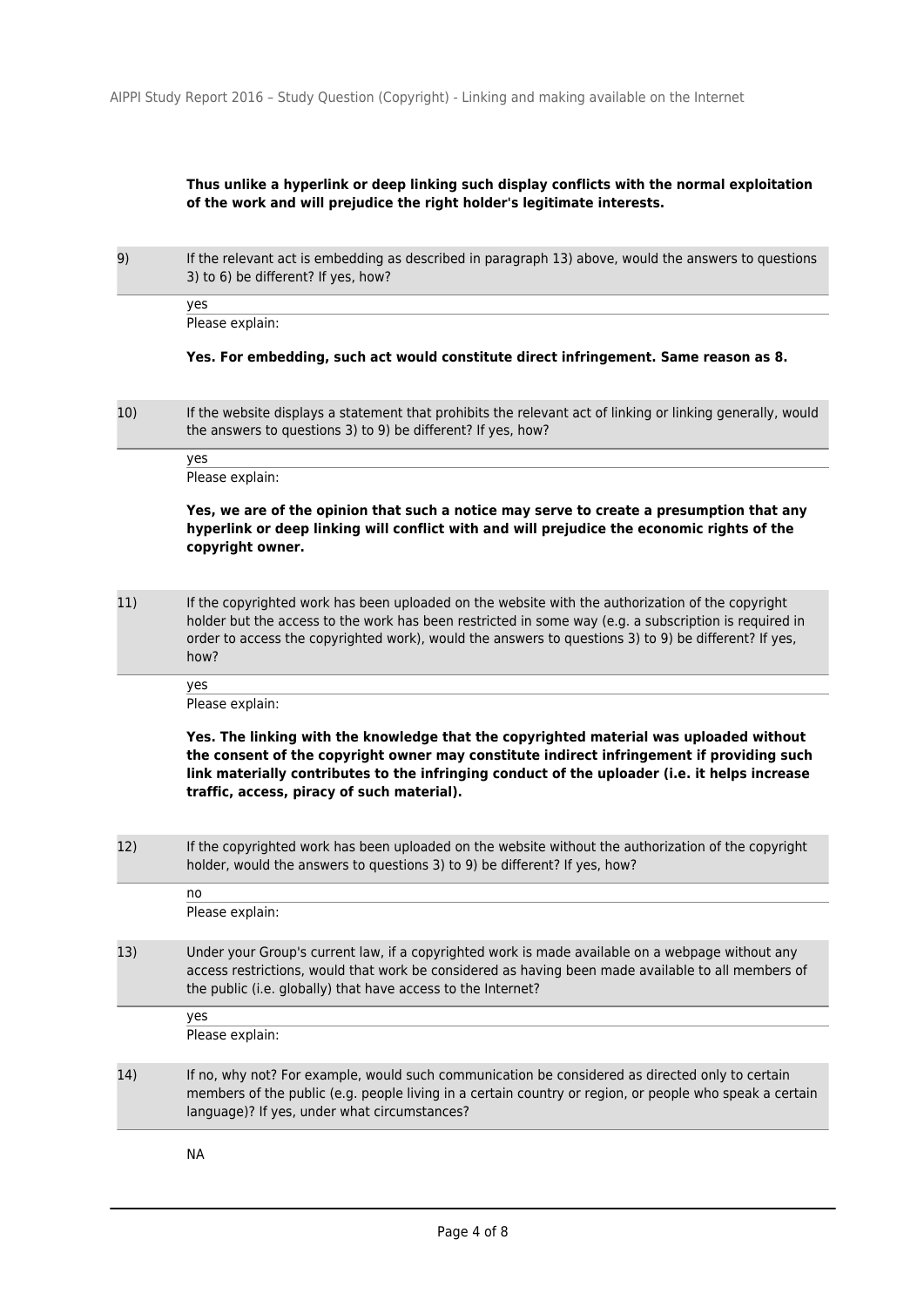# 15) If under your Group's current law the circumstances described above do not constitute direct infringement, would any of those circumstances support a finding of indirect or secondary copyright infringement?

Please explain:

16) If yes, please identify the circumstance(s) in which indirect or secondary copyright infringement would be applicable.

NA

no

### **II. Policy considerations and proposals for improvements of the current law**

17) How does your Group's current law strike a balance between a copyright owner's ability (or inability) to control the act of linking by others to their copyrighted work and the interests of the copyright owner, the public and other relevant parties?

**By providing exceptions under Sec. 184.1(j) to the rights of a copyright owner under Section 177. At present, there is still no judicial decision relating to the linking, hyperlinking, embedding or framing of copyrighted material. As such we take a conservative view and advise against any such communication**

18) Are there any aspects of your Group's current law that can be improved? For example, by strengthening or reducing the copyright owner's control over linking?

Please explain:

yes

**We believe that the law should be couched in broad terms in order to address future changes in technology. That said, we believe the implementing rules and regulations may be further clarified to account for its application to changes in technology including the interpretation of the Intellectual Property Office on these matters.**

**We believe that providing a hyperlink in general does not result in any prejudice, and may in fact benefit the copyright owner. Thus the act of providing a hyperlink should not result in direct infringement.**

## **III. Proposals for harmonisation**

19) Does your Group consider that harmonisation in this area is desirable?

yes Please explain:

**Yes. Considering that the internet is borderless, the provisions of law relating to communication to the public as it relates to the use of the internet as a medium for such communication should be harmonized to provide a consistent application of laws across jurisdictions**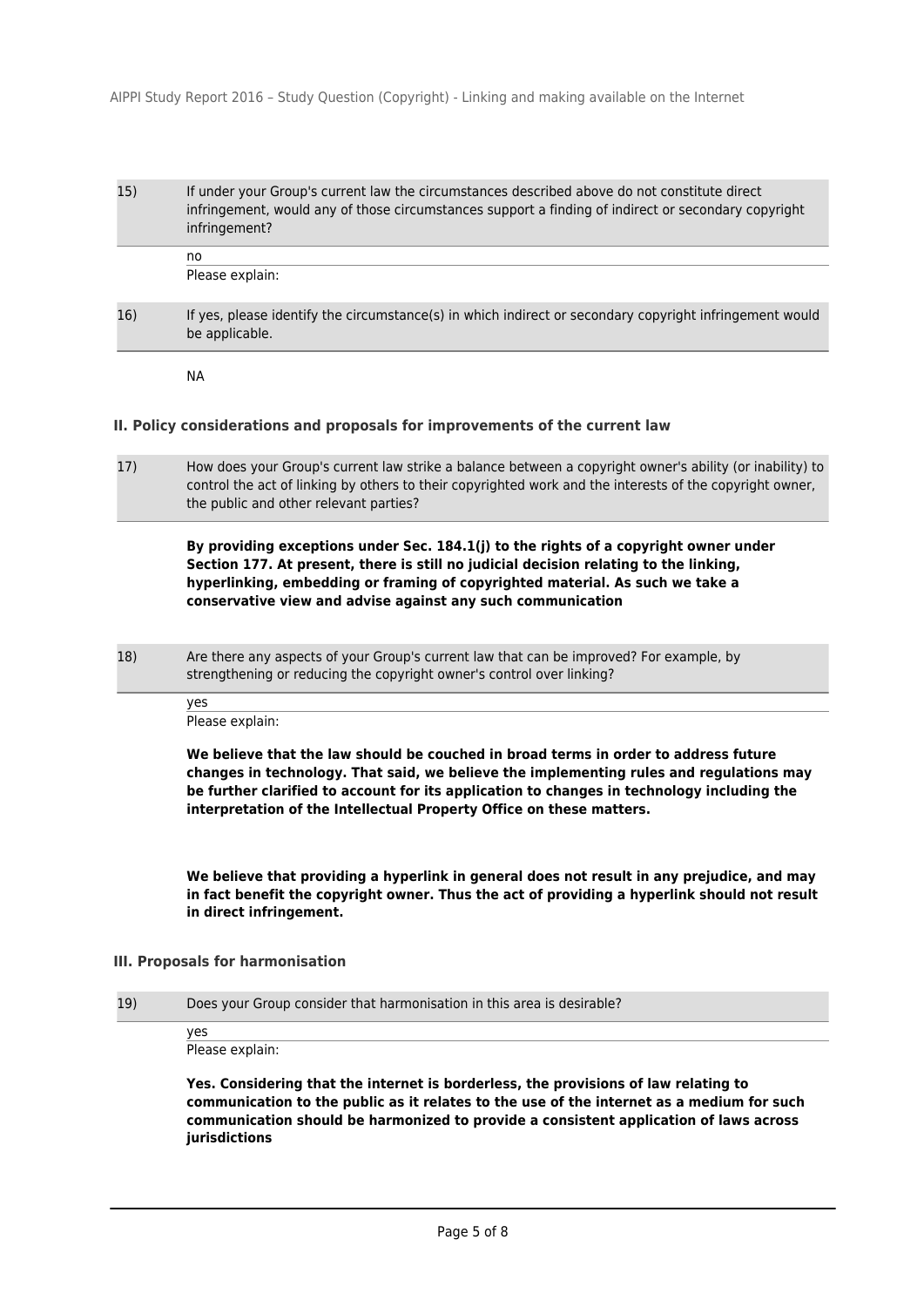If yes, please respond to the following questions without regard to your Group's current law. Even if no, please address the following questions to the extent your Group considers your Group's laws could be improved.

| 20) | Should an act of linking (hyperlinking to the starting page, deep linking, framing and/or embedding) to<br>a website containing a copyrighted work be considered a "communication" of the copyrighted work?                                |  |
|-----|--------------------------------------------------------------------------------------------------------------------------------------------------------------------------------------------------------------------------------------------|--|
|     | yes                                                                                                                                                                                                                                        |  |
|     | Please explain:                                                                                                                                                                                                                            |  |
| 21) | If yes, should such an act of linking be considered a communication "to the public"?                                                                                                                                                       |  |
|     | yes                                                                                                                                                                                                                                        |  |
|     | Please explain:                                                                                                                                                                                                                            |  |
| 22) | If yes, should such an act of linking constitute infringement of the making available right, assuming no<br>exceptions or limitations to copyright protection apply?                                                                       |  |
|     | no                                                                                                                                                                                                                                         |  |
|     | Please explain:                                                                                                                                                                                                                            |  |
|     | No, with respect to the act of providing a hyperlink to the website of the copyright owner.                                                                                                                                                |  |
| 23) | Having regard to your answers to questions 20) to 22), should different forms of linking (hyperlinking to<br>the starting page, deep linking, framing or embedding) be treated equally or differently? If yes (in any<br>case), why?       |  |
|     | yes                                                                                                                                                                                                                                        |  |
|     | Please explain:                                                                                                                                                                                                                            |  |
|     | They should be treated differently. Deep linking, framing and embedding can prejudice the<br>economic right and prerogative of the copyright owner to monetize the content published<br>on the internet.                                   |  |
| 24) | If yes in any case, in relation to each such case, should the finding be one of direct or indirect<br>infringement? If yes (in either case), why?                                                                                          |  |
|     | no                                                                                                                                                                                                                                         |  |
|     | Please explain:                                                                                                                                                                                                                            |  |
|     | <b>NA</b>                                                                                                                                                                                                                                  |  |
| 25) | Do your answers to any of questions 20) to 24) depend on whether the website expressly displays a<br>statement that prohibits the relevant act of linking or linking generally? If yes (in any case), please<br>explain.                   |  |
|     | no                                                                                                                                                                                                                                         |  |
|     | Please explain:                                                                                                                                                                                                                            |  |
| 26) | Do your answers to any of questions 20) to 24) depend on whether the public's access to the work<br>uploaded on the website is limited in any way? If yes (in any case), please explain, including limitations<br>that should be relevant. |  |
|     | no                                                                                                                                                                                                                                         |  |
|     | Please explain:                                                                                                                                                                                                                            |  |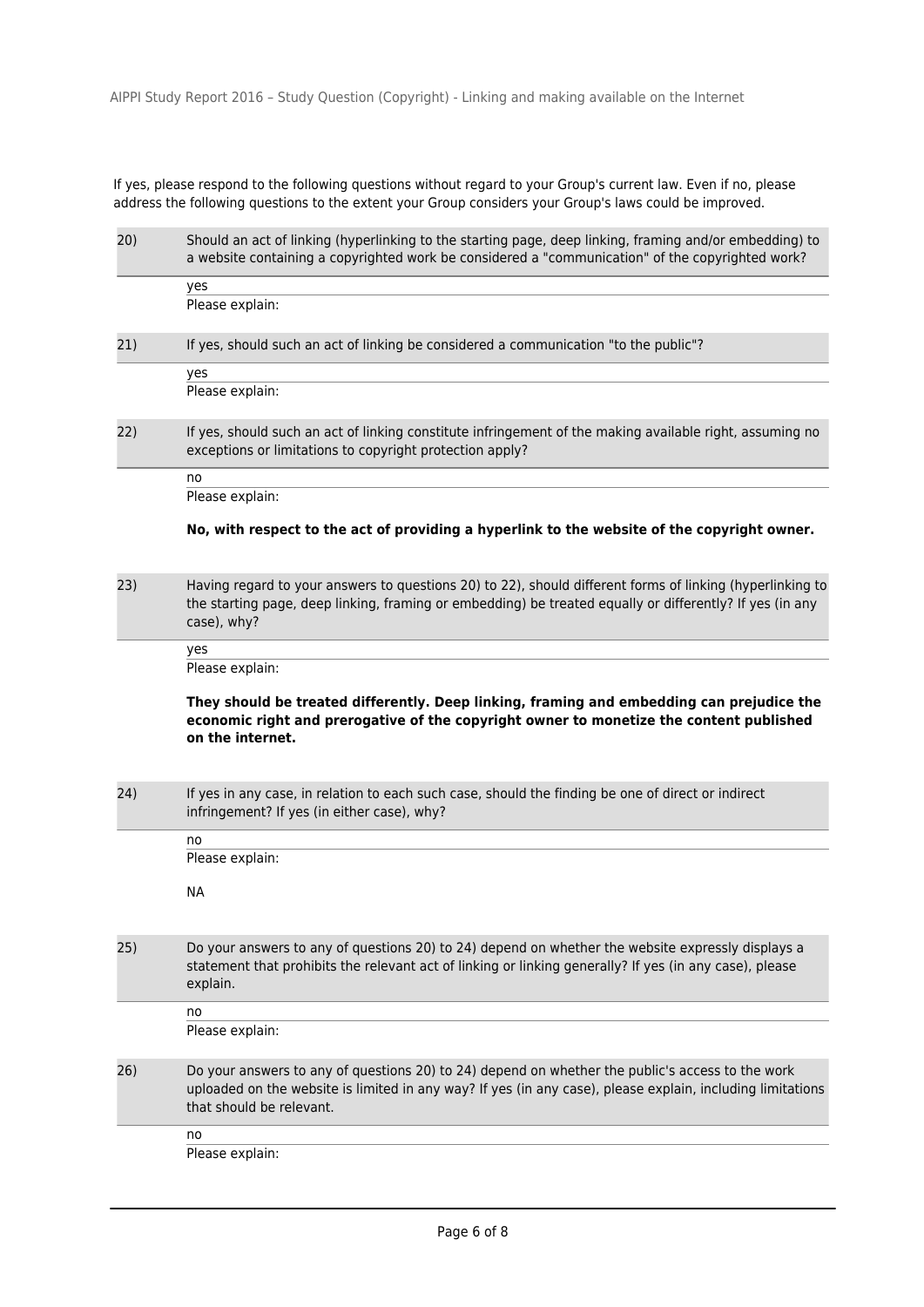## **No. Please refer to our answer to questions 20 to 24**

27) Do your answers to any of questions 20) to 24) depend on whether the copyrighted work has been uploaded on the website without the authorization of the copyright holder? If yes (in any case), please explain.

yes Please explain:

**Yes. The linking with the knowledge that the copyrighted material was uploaded without the consent of the copyright owner may constitute indirect infringement if providing such link materially contributes to the infringing conduct of the uploader (i.e. it helps increase traffic, access, piracy of such material).** 

28) If there has already been an authorized communication of the copyrighted work directed to certain members of the public, should a finding of infringement of the making available right depend on a subsequent act of unauthorized communication of the said work to a "new public"? If yes, please propose a suitable definition for a "new public."

> no Please explain:

# **No. The definition of "communication to the public" under the IP Code does not require that communication to the public be made to all members of the public.**

29) If a copyrighted work is made available on a webpage without any access restrictions, should there be any circumstances under which the work should be considered as not having been made available to all members of the public that have access to the Internet? If yes, under what circumstances?

Please explain:

no

30) Please comment on any additional issues concerning linking and the making available right you consider relevant to this Study Question.

> **We believe the study should also consider if notice (actual or constructive) should be made a requirement before the liability for direct infringement will attach.**

Please indicate which industry sector views are included in part "III. Proposals for harmonization" of this form:

### Summary

The exclusive right of "communication to the public" of copyrighted work is found in Article 177.7 of RA 8293, the Intellectual Property Code of the Philippines. "Communication to the public" is couched in general terms as to include the exclusive right to make any copyrighted available on the internet, in whatever form, including the use of hyperlinks, deep-linking, embedding, and framing.

Philippine Copyright Law can be improved by having it couched in broad terms to address future changes in technology. Harmonization is of course desired. Considering that the internet is borderless, the provisions of law relating to communication to the public as it relates to the use of the internet as a